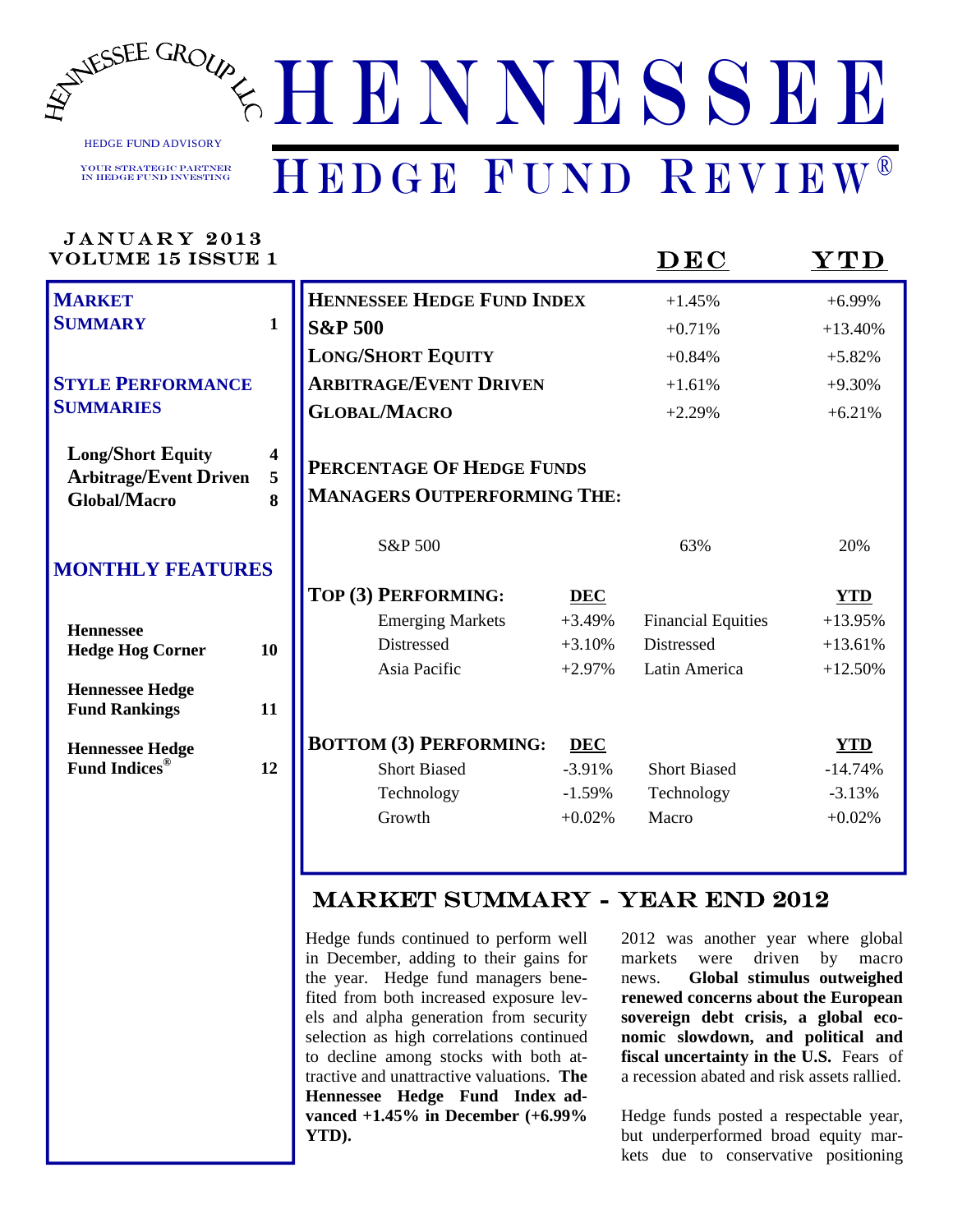### HENNESSEE

HEDGE FUND REVIEW<sup>®</sup>

early on. During the first quarter, below-average exposures led to reduced up-market capture. In May, European worries resurfaced in a dramatic sell off, resulting in a reduction of risk and leading to underperformance in the relief rally that followed. However, the last six months have been encouraging. **Despite volatile macro events, such as political uncertainty and fiscal cliff in the U.S., managers were able to capture a good portion of upside and generate alpha, which bodes well for the outlook for hedge fund performance in 2013.** 



**Top performing hedge fund strategies for 2012 were Financial Equities (+13.95%), Distressed (+13.61%), and Latin America (+12.50%).** The worst performing strategies were Short Biased (- 17.82%), Technology (-4.67%), and Macro (+0.02%).

Risk assets posted gains in December, ending the year with strong performance. The S&P 500 Index rose +0.71% in December and returned +13.41% for the year. The Russell 2000 Index gained +1.42% in December and was up +14.63% for 2012. The Dow Jones Industrial Average advanced +0.60% (+7.26% YTD). The technology heavy NASDAQ advanced +0.31% (+15.92% YTD). Implied volatility levels increased in December despite the rise in equity markets, in part due to lighter trading volumes, as the VIX increased +14%. However, for the year, the VIX declined substantially, falling –23%.

The MSCI World Index returned +2.28% in December and was up +13.75% for the year. The MSCI Euro was up  $+2.3\%$  in December and  $+15.6\%$  in 2012. The MSCI AC Asia Pacific advanced +3.8% and gained +13.6% in 2012.

**Given the uncertainty that beset markets for 2012, safe haven assets also delivered positive returns.**  The 10-Year Treasuries returned +3.30% in 2012, although they declined -0.89% in December. U.S. 10 year Treasuries yields finished the year at 1.76%, ending the year 12 bps lower than where it started.

Corporate credit markets were positive in December, with high yield outperforming investment grade. **The Barclays U.S. Corp HY index returned +1.6% (+15.8% in 2012).** High yield spreads declined more than Treasuries, as the spread of the Bank of America Merrill Lynch High Yield Master Index over Treasuries tightened 34 basis points from 5.65% to 5.31%.

**In December, the DJ UBS Commodity Index declined -2.6%, and was relatively flat for 2012 (- 1.1%).** For the year, most major commodity markets finished with positive returns, but oil pulled the index into negative territory for the year (WTI -7.1% for 2012). **In currencies, the Japanese Yen weakened by -12.8%** for the year against the U.S. Dollar, most of this in the last two months. The Euro ended the year at \$1.32, which is +1.8% higher than where it started the year, despite concerns about Euro zone stability.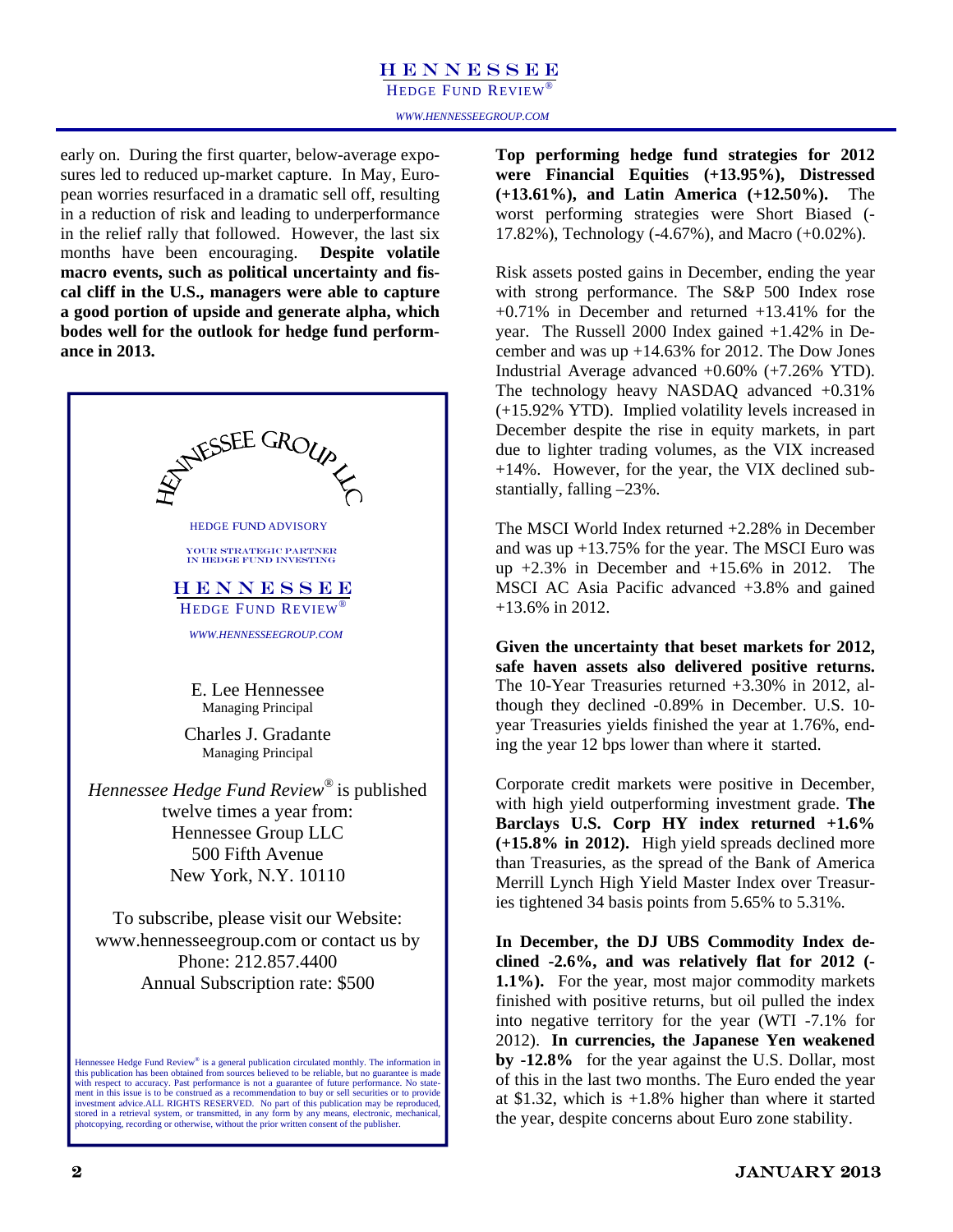### HENNESSEE

HEDGE FUND REVIEW®

*WWW.HENNESSEEGROUP.COM* 



### You Wouldn't Use a Stock Index to Benchmark Your Bond Portfolio

So Why Use One to Benchmark Your Hedge Funds?

### Hennessee Hedge Fund Indices®

Hennessee Group recognized the need for the creation of specific 'benchmarks' to measure a hedge fund manager's success. From this original concept, the blueprints of the Hennessee Hedge Fund Indices® evolved into what we know today.

The Hennessee Hedge Fund Indices® have been used as a hedge fund benchmark since 1987. Created real-time, the Hennessee Hedge Fund Indices® are an equally weighted average of a diversified group of hedge funds consisting of 23 different investment styles.

For more information on the Hennessee Hedge Fund Indices® , please visit us at www.hennesseegroup.com or lookup us up on Bloomberg under the symbol "HHFD".

The Hennessee Hedge Fund Indices® are calculated from performance data reported to the Hennessee Hedge Fund Advisory Group by a diversified group of hedge funds. The Hennessee Hedge Fund Index is an equally- weighted average of the funds in the Hennessee Hedge Fund Indices®. The funds in the Hennessee Hedge Fund Index are believed to be statistically representative of the larger Hennessee Universe of over 3,500 hedge funds and are net of fees and unaudited. The hedge fund performance data has been obtained from sources believed to be reliable, but no guarantee is made with respect to accuracy. Past performance is no guarantee of future returns. This material is for general information only and is not an offer or solicitation to buy or sell any security including any interest in a hedge fund. ALL RIGHTS RESERVED.

ESSEE GROUP HEDGE FUND ADVISORY

**Your Strategic Partner In** *Hedge Fund Investing*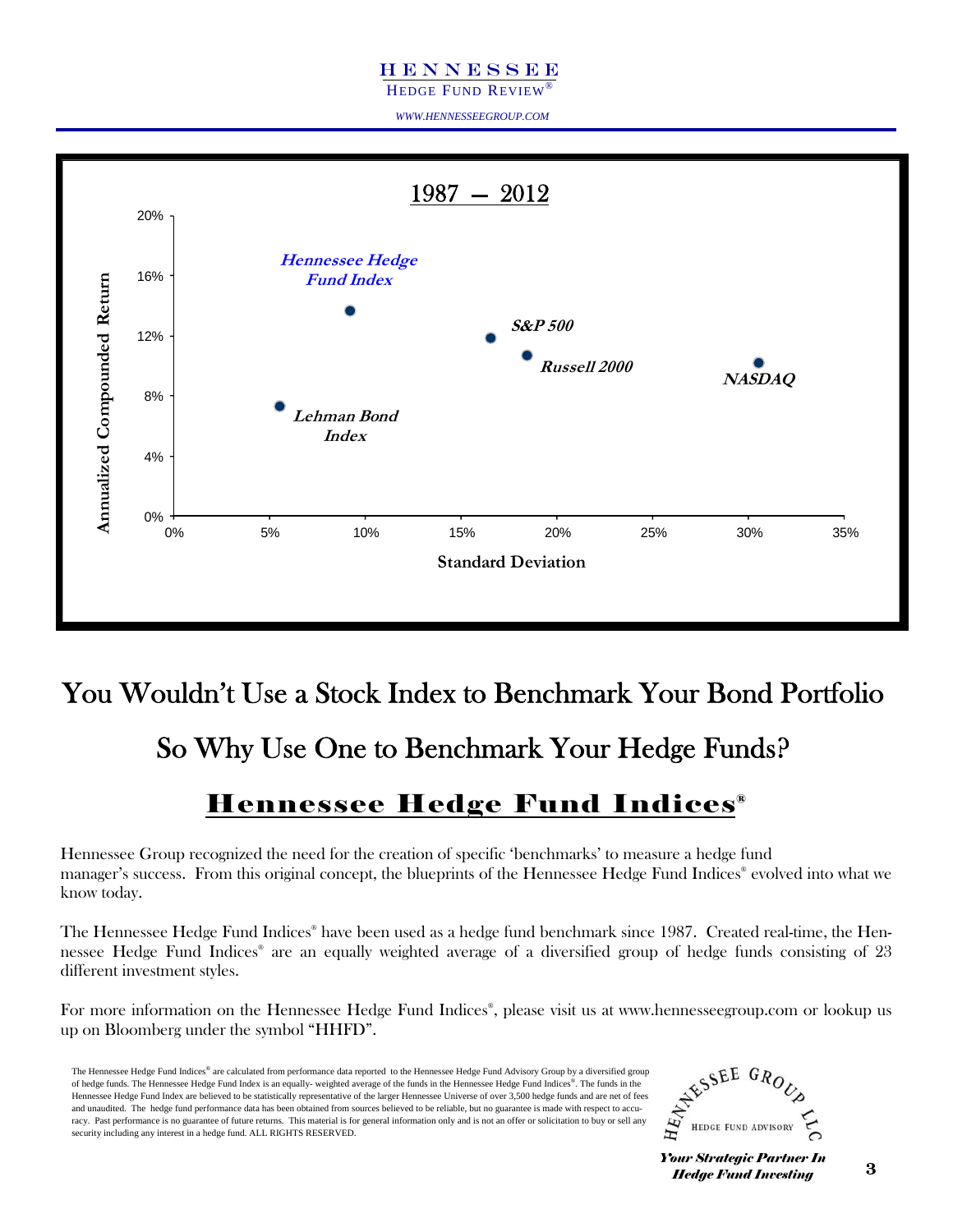*WWW.HENNESSEEGROUP.COM* 

### *Long/Short Equity*

(DEC: +0.84% / YTD: +5.82%)

**Equity long/short managers were up in December, as the Hennessee Long/Short Equity Index advanced +0.84% (+5.82% YTD).** For the year, hedge funds underperformed equity markets.



**The Euro Zone crisis and policy responses were the biggest movers of global equity markets during 2012.** In July, the statement by Mario Draghi that the ECB would do "whatever it takes" to save the Euro was a turning point. **From that point, risk assets rallied.** There were some brief periods of volatility due to the U.S. election and fiscal cliff, but these sell offs were short lived. **From mid-July, when Draghi made his statement, until year end, the MSCI World rose +13%.** 



**Sector allocation had a significant effect on performance in 2012.** Managers earned profits from long positions in Financials, Consumer Discretionary and Healthcare sectors. Long positions in European financials were strong contributors as signals of support from the ECB provided a positive tailwind. Positions in U.S. banks/financials were also big winners for many hedge funds. This was particularly true for the second half of the year, when financials rallied +29%. **Technology stocks were a source of gains early in the year, as the sector rallied +19.5%, driven by Apple, but the sector gave back significant profits during the second half of the year and proved challenging for hedge funds.** Utilities (-1.9%), and Energy (-0.5%) were negative for the year, creating a challenging investment environment for some managers.

**While correlations remain high by historical standards, cross-asset correlation levels continued to decline in December.** This improved the environment for fundamental investors and allowed managers to generate alpha.

Hedge funds underperformed the equity markets in 2012, largely due to exposure management. **When equity markets bottomed in early June, many managers had reduced their net exposures after a difficult May.** In the following months, equity markets rallied sharply, but managers kept their net exposures relatively low and did not fully participate.

**Net exposure stayed relatively low until the fourth quarter.** According to J.P. Morgan research, net exposure for Equity Long Short increased from 0.67 to 0.72 in the fourth quarter, thus reaching its 2012 high. UBS research confirms this, stating that U.S. equity managers increased their long exposure and significantly reduced short exposure, resulting in net exposure for equity managers increasing to +30% from +10% during the month.

**While U.S. policymakers reached a last-minute deal to avert the fiscal cliff, a longer-term fiscal agreement remains elusive.** The current agreement merely postponed negotiations over future revenue increases, spending cuts and entitlement reforms. It also failed to address the debt ceiling. Both the fiscal agreement and the debt ceiling will have to be addressed before March. **Managers are already concerned about political uncertainty and the potential outcomes.** 

That said, hedge fund managers have a positive outlook for equity markets and long/short investing for 2013. **Correlations have recently come down in equity markets, and the risks of the euro zone disintegrating or a hard landing in China have receded.** The U.S. debt ceiling still needs to be dealt with, but there is a consensus that global equity markets will be less driven by macro news and more driven by company fundamentals in the year ahead.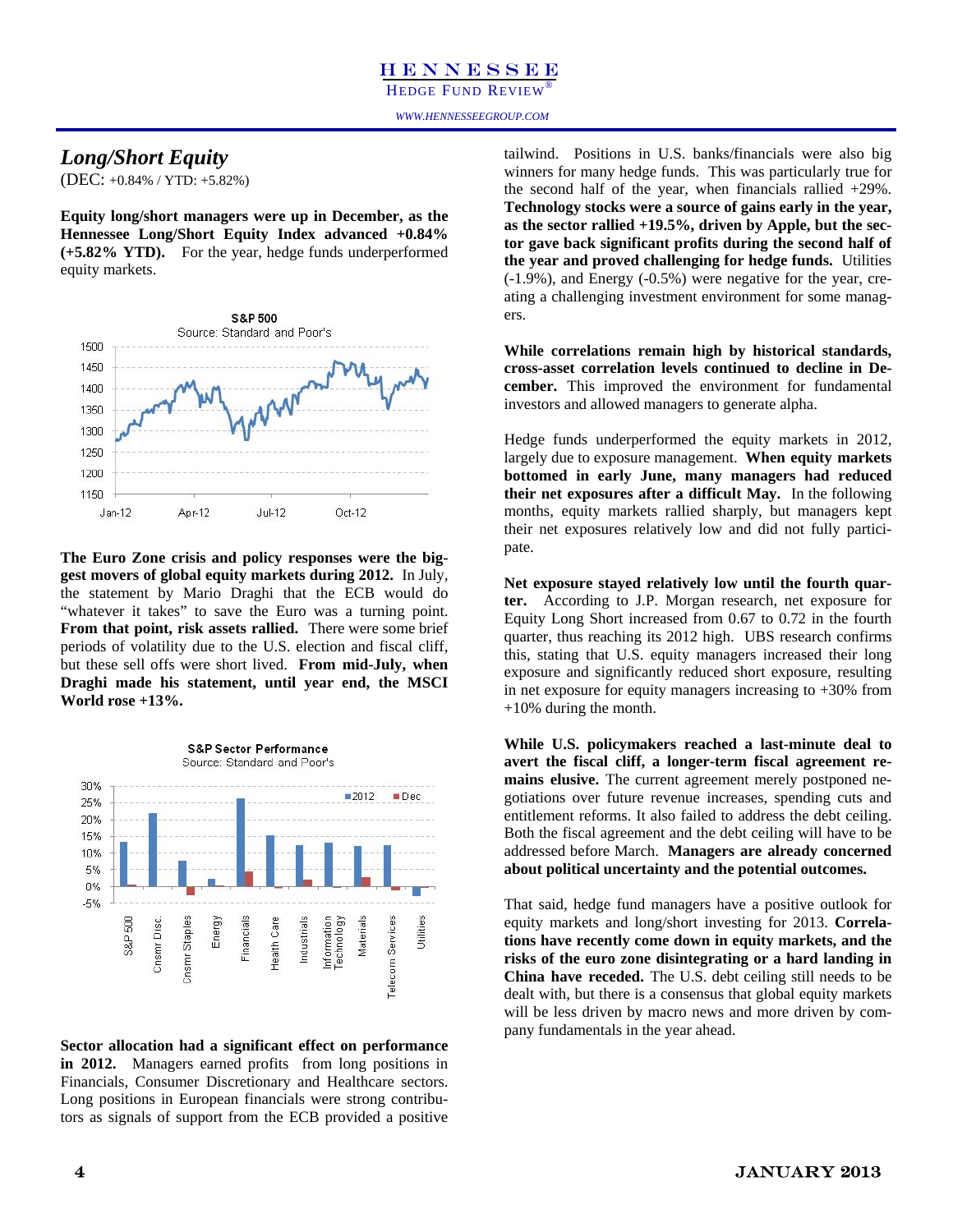### *Arbitrage/Event Driven*

(DEC: +0.82% / YTD: +7.72%)

**The Hennessee Arbitrage/Event Driven Index advanced +0.82% (+7.72% YTD) in December.** Arbitrage and event driven hedge funds outperformed both long/short equity and global/macro for the year.

### *Fixed Income*

**Credit markets experienced their first negative month since March, as the Barclays Aggregate Bond Index fell -0.14% (+4.23% YTD).** Treasuries were negative as yields increased and the yield curve steepened. Confidence surrounding a resolution of the fiscal cliff led to the yield on the 10 Year increasing 16 basis points from +1.62% to +1.78%.

Corporate credit spreads mostly tightened, and credit indices finished the month positive. **The Barclays High Yield Credit Bond Index increased +1.58% (+15.81% YTD).** Gains came largely from price increases rather than carry. High yield spreads declined more than Treasuries, as the spread of the Bank of America Merrill Lynch High Yield Master Index over Treasuries tightened 34 basis points from 5.65% to 5.31%.



**Credit funds were positive and consistent during the year, as the asset class in general benefited greatly from the efforts of central bankers to encourage investors to seek yield in riskier assets.**  With interest rates at all time lows, government bonds offered very little in the way of return and credit markets saw record inflows into investment grade and high yield bonds.

With interest rates expected to remain low in the near future, there is little investor concern of this dynamic changing very soon. **However, many hedge funds are warning that parts of the credit market are richly valued, particularly liquid high yield.** In addition, with interest rates so low and rate-risk lying to the upside, duration should be a concern for credit investors.

In addition, in a flashback to 2007, covenant lite deals have come back into prominence, surging to a postcredit crisis high of over 28% of the outstanding loan market this year. Payment in Kind (PIK) bonds give issuers the flexibility to pay 'coupons' with additional bonds instead of with cash. These bonds are becoming increasingly popular. **Managers point out that new deal quality is deteriorating and believe that this should lead to short opportunities in the future.** 

Some of the strongest performing hedge funds across all strategies were mortgage and structured credit hedge funds, many of which returned in excess of  $+20%$ .

### *Distressed*

**The Hennessee Distressed Index increased +3.10% in December (+13.61% YTD).** Distressed managers experienced gains as equity markets rallied and had contributions from late-stage bankruptcies and postreorg positions.

**For 2012, investments in Europe helped drive returns of distressed managers.** Some hedge funds profited from long positions in Greek sovereign debt. Other managers suffered large losses shorting European financials and a variety of core and peripheral sovereign debt, all of which rebounded strongly with equity markets in the second half of the year.

**Managers are optimistic that distressed activity**  will pick up in 2013. Credit quality of new issuance has deteriorated significantly in recent months. In a muted growth environment, many companies will struggle with leverage levels and that will lead to restructurings and other interesting distressed opportunities.

### $JANUARY 2013$  5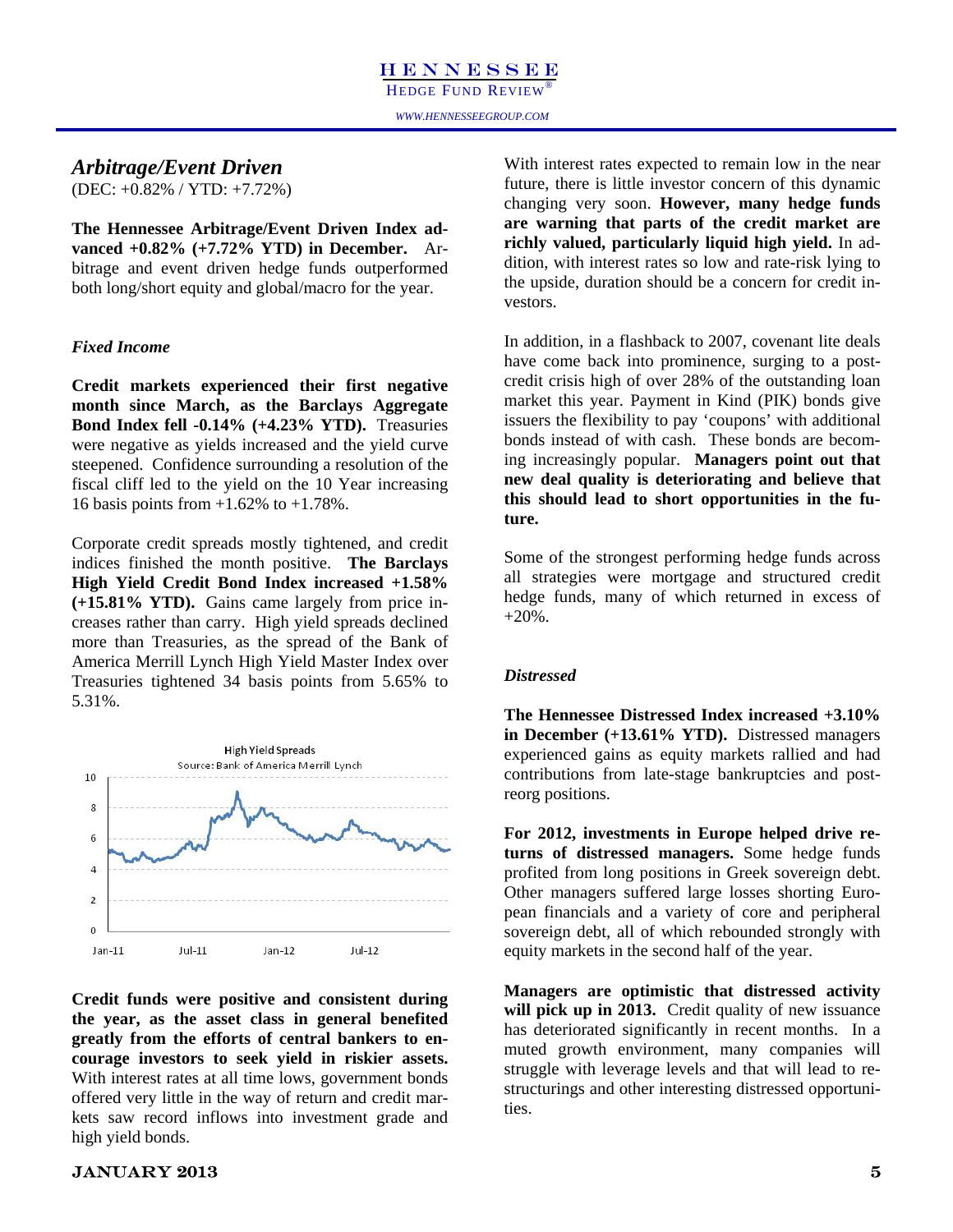### HENNESSEE

HEDGE FUND REVIEW

*WWW.HENNESSEEGROUP.COM* 

### **HENNESSEE HEDGE FUND REVIEW** ®

### **SUBSCRIPTION FORM**

The Hennessee Group LLC is pleased to offer you a **12-month subscription** to the **Hennessee Hedge Fund Review**®**.** The Hennessee Hedge Fund Review® provides comprehensive performance information, statistics, and market analysis; all of which is value added to hedge fund managers and investors alike. The Hennessee Hedge Fund Review® includes the **Hennessee Hedge Fund Indices**®, one of the oldest and most widely sourced indices in the industry. The following are also included:

- An overview of the U.S. and major international markets.
- A discussion of each of the 23 hedge fund money management styles including trading themes, market trends impacting each style, and positions that have impacted their peer group.
- Monthly **Hennessee Hedge Fund Indices**® for each of the 23 Styles (including long/short equity, eventdriven/arbitrage, global/macro, and others).
- Our **Hennessee Hedge Hog Corner** featuring manager commentary on investment themes, and the U.S. and international markets, including political and economic views.

### **Please complete the following information and return it with your payment to the address listed below.**

### **YES, I WANT TO SUBSCRIBE TO THE HENNESSEE HEDGE FUND REVIEW®**

### **NO, I DO NOT WANT TO SUBSCRIBE TO THE HENNESSEE HEDGE FUND REVIEW® I** was unsatisfied with the:  $\Box$  Content  $\Box$  Price  $\Box$  Timeliness  $\Box$  Other

Please **COMPLETE** your mailing and email address:

|                 |               | Name: $\frac{1}{2}$                                                                                       |                                                                                                              |                   |                                          |                              |
|-----------------|---------------|-----------------------------------------------------------------------------------------------------------|--------------------------------------------------------------------------------------------------------------|-------------------|------------------------------------------|------------------------------|
|                 |               |                                                                                                           |                                                                                                              |                   |                                          |                              |
|                 |               |                                                                                                           |                                                                                                              |                   | State: $\frac{\text{Zip:}}{\text{Zip:}}$ |                              |
|                 |               |                                                                                                           |                                                                                                              |                   |                                          |                              |
|                 |               | Are you a:     Hedge Fund       Family Office                                                             | Bank                                                                                                         | Insurance Company |                                          | Endowment/Foundation         |
|                 | Fund-of-Funds | Individual                                                                                                | <b>Brokerage</b>                                                                                             | Pension Fund      |                                          | <b>Investment Consultant</b> |
|                 |               | <b>SUBSCRIPTION INVOICE</b>                                                                               |                                                                                                              |                   |                                          |                              |
| <b>QUANTITY</b> | <b>PRICE</b>  |                                                                                                           | <b>DESCRIPTION</b>                                                                                           |                   | <b>TOTAL</b>                             |                              |
|                 | \$500 USD     | EMAIL SUBSCRIPTION (U.S. AND INTERNATIONAL)                                                               |                                                                                                              |                   | \$                                       |                              |
|                 |               | PLEASE MAKE CHECKS PAYABLE TO HENNESSEE GROUP LLC.                                                        |                                                                                                              |                   |                                          |                              |
|                 |               | PLEASE MAKE A COPY OF THIS FORM AND RETAIN IT AS YOUR RECORD.<br><b>MAIL A COPY WITH YOUR PAYMENT TO:</b> |                                                                                                              |                   |                                          |                              |
|                 |               |                                                                                                           | <b>Hennessee Group LLC</b><br>500 Fifth Avenue, Suite 3130<br><b>New York, NY 10110</b><br>Tel: 212-857-4400 |                   |                                          |                              |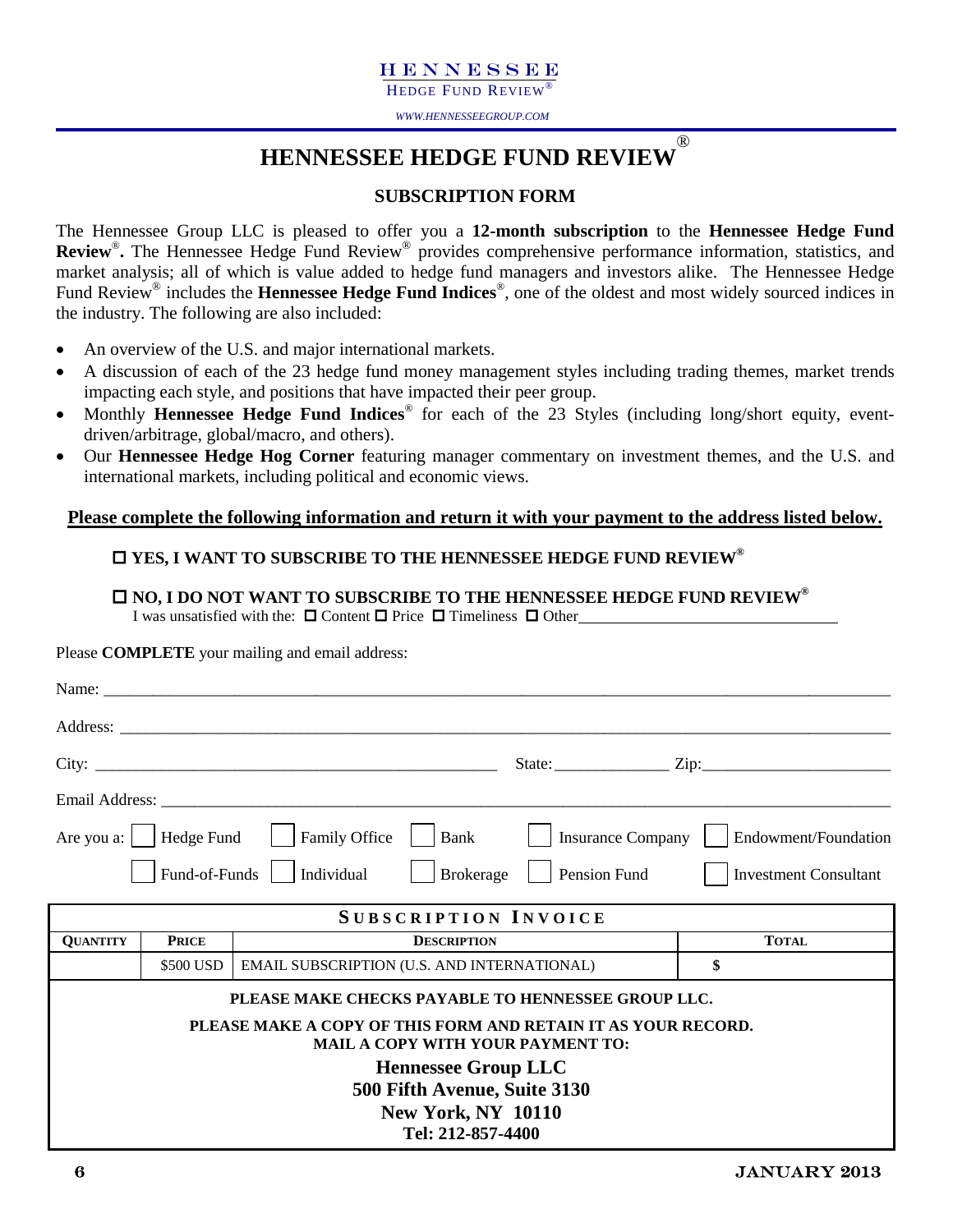### *Merger Arbitrage*

**The Hennessee Merger Arbitrage Index increased +1.85% in December (+6.26% YTD).** Merger funds generated gains in December amid a robust M&A environment and several special dividend investments. For the year, merger arbitrage managers generated gains, driven largely in December.

December saw a decent level of global M&A volume, with \$222 billion of announced deals for the month, and a global deal count of 2,411. This resulted in the fourth quarter being the strongest quarter for M&A volume in four years, in large part due to a strong October. **For 2012, the overall level of merger deal volume (\$2.6 trillion) and count was slightly lower than last year, and close to the levels of 2010.** In December, managers benefited from several new deals, including ICE's \$8.2 billion acquisition of the New York Stock Exchange and Sprint's \$2.2 billion acquisition of Clearwire.



During the month, managers benefited as the CNOOC acquisition of Nexen was approved by Canada early in the month, as was the acquisition of Progress Energy Resources by Petronas. **These were common positions in portfolios, and both Nexen and Progress Energy increased almost 10% in December.** 

**With U.S. corporations still holding approximately \$2 trillion on their balance sheets, 2013 could be a turning point for deal activity.** Organic growth remains challenging in a low GDP growth environment and companies may seek to grow through acquisitions. With interest rates likely to remain low for some time, capital is inexpensive and cash transactions are immediately accretive.

**Throughout the year, the U.S. election, European troubles, fiscal cliff concerns, and political uncertainty have resulted in a lack of confidence among business leaders.** However, we could see a significant pick up in activity in the first half of 2013. **Managers are conservatively positioned, but optimistic that the opportunity set will improve.** 

### *Convertible Arbitrage*

**The Hennessee Convertible Arbitrage Index advanced +0.71% (+10.46% YTD).** Convertible arbitrage managers benefited from positive equity markets and tighter credit spreads.

**According to hedge fund managers, the U.S. convertible market closed the year with valuations comparable to 2011 levels.** For 2013, managers expect these trends to continue. Low interest rates and the massive search for yield should be a tailwind for convertibles. Managers are finding plenty of credit and event driven opportunities on both the long and short side of the portfolio.

**Managers are also becoming interested in Europe, where a lot of uncertainty remains.** In 2012, convertible new issuance in Europe was greater in dollar volumes than the U.S. The European convertible market is not as cheap it was 12 months ago; the strong news flow over the second half of 2012 pushed risk premiums lower. Despite the price appreciation, the convertible market remains attractive and offers some interesting opportunities. The market is more fragmented with less competition. **Several managers plan to increase exposures to Europe.** 

### *Conclusion*

Managers remain optimistic on arbitrage and event driven opportunities. Managers have been increasing allocations as markets stabilize. Exposures are at the higher end of the last 12 months, but many funds are still maintaining dry powder, expecting attractive opportunities to emerge. **If we can get positive resolution of the debt ceiling and fiscal situation in the next two months, managers will likely increase risk levels.**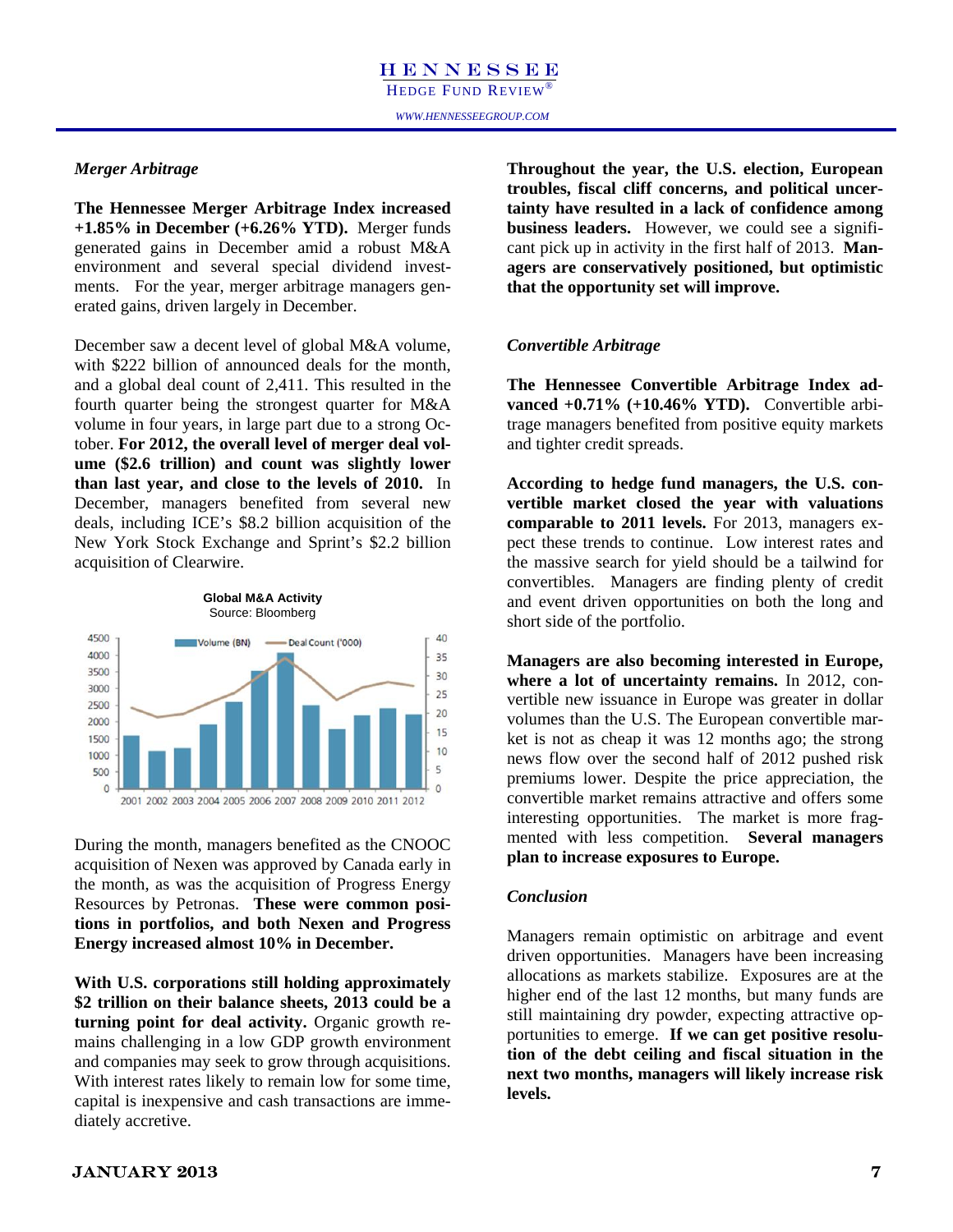### *Global/Macro*

(DEC: +0.55% / YTD: +3.92%)

**The Hennessee Global/Macro Index increased +0.55% in December (+3.92% YTD).** International managers drove positive performance for the global/ macro sector, while macro funds continued to struggle.

### *International*

Global equities posted gains, as the MSCI All-Country World Index ended the month up +2.14% (+13.43% YTD), led by China, Japan, and Russia. **International hedge fund managers posted gains, as the Hennessee International Index gained +1.95% (+10.95% YTD).** 



**The euro zone crisis and related policy responses were the biggest movers of global equity markets during the year.** On July 26, Mario Draghi stated that the ECB would do "whatever it takes" to save the Euro, which marked a turning point for global markets. During the second half of the year, markets trended strongly positive. There were some brief periods of volatility, leading up to the U.S. election sell-off and the fiscal cliff, but sell-offs were short lived. **From July 26 to year end, the MSCI World rose +13% into year end.** 

**International hedge funds performed well in 2012, capturing a significant portion of the market rally.**  The reaction of hedge funds to Draghi's statement, either increasing risk or maintained short bets against Europe was the most important contributor to performance in 2012. Some of heaviest losses in 2012 came

from betting against Europe, and some of the biggest gains came from betting that Draghi and the ECB would be successful.

### *Emerging Markets*

Emerging markets were also up, as the MSCI Emerging Markets Index added +4.78% (+15.15% YTD). China stocks staged an unexpected December rally, increasing +15%. **Hedge fund managers were also positive, but lagged the benchmark due to conservative positioning, as the Hennessee Emerging Market Index was up +3.49% (+5.20% YTD).** 



Emerging markets equities outperformed the developed world in 2012, returning  $+18.6\%$  versus  $+13.4\%$  for the MSCI World Index. **December was a particularly strong month as emerging markets advanced +4.9%.** 

Europe, Middle East and Asia (+22.5%) was the best performing emerging market region in 2012 followed by emerging Asia (+21.2%). Latin America was a laggard, up only +8.9% in 2012, largely due to Brazil. The Brazilian market's flattish performance of 0.1% in 2012 was the main underpinning of the relatively weak 8.7% performance of the region for the year. The country's underperformance was driven by two main factors. First, declining market expectations for economic growth, which began at 3.0% expected GDP growth at the beginning of the year and gradually deflated to 1.0% by year's end. Second, investors became concerned over the interventionist economic policies pursued by President Dilma Roussef's administration, which were particularly detrimental to the banking and utilities sectors.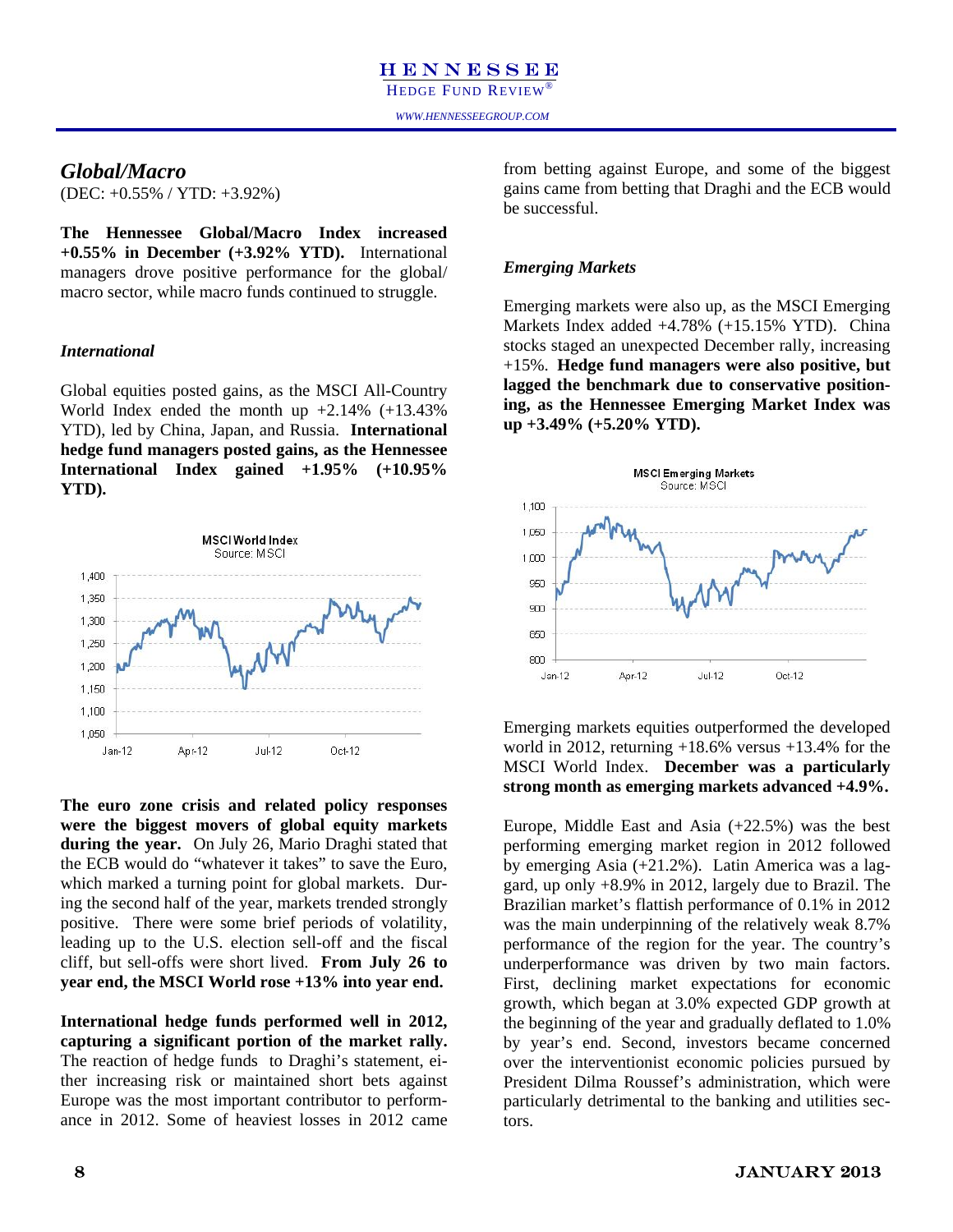### *Macro*

**Macro managers were up in December, as the Hennessee Macro Index increased +1.26% (+0.92% YTD).** December was a good month for macro managers, marking the end of a challenging year as managers struggled to identify investable trends.

**In December, most managers were positioned for a rally in risk assets on the expectation of positive resolution of the U.S. fiscal cliff.** Managers benefitted from exposure to global equities, emerging markets currencies and fixed income. Performance was partially offset by losses in commodities. Exposure to Asian markets were a significant contributor as both Japanese and Chinese markets were up significantly.

**Despite a solid December, macro managers had a lackluster year from a performance perspective.**  Central banks across the globe and policy makers continually moved markets in 2012. Trends were often reversed after major policy announcements. **This environment was challenging for global macro managers due to difficulty dealing with the policydriven markets and lack of sustainable long term trends.** For most of the year, economic fundamentals led managers to be positioned somewhat bearish. **However, actions of central bankers or politicians resulted in a market rally, crystallizing losses for managers who had to cover losing positions.** 

Performance among macro managers had significant dispersion, largely based on positioning in July. Hedge funds positioned to benefit from Draghi's statement that "they would do whatever it takes to save the euro" benefited greatly, while managers who were cautiously positioned suffered losses. **That said, as market stability has increased over the last six months and tail risk has diminished, managers have increased risk and have portfolio exposures at the highest level in the past 12-18 months.**

During the month, managers generated gains in fixed income as U.S. yields rose for most maturities in anticipation of the fiscal cliff resolution, while high yield credit continued to tighten. U.S. curve steepeners added to performance as the 2-10 part of the curve steepened by 14 basis points in December . However, this trade did not work in 2012 as the curve was -13 basis points flatter on the year.

Short the Japanese Yen versus U.S. dollar was a significant source of gains, as the yen depreciated -5% in December alone. Managers continued to benefit from the sharp rise of the U.S. dollar versus the Japanese Yen following Japanese elections and in anticipation of continued stimulus from the Bank of Japan. **Short the Japanese Yen has become one of the most common macro trades going into 2013.** 



In December, the U.S. dollar fell against the Euro on positive news regarding the European banking & sovereign debt crisis. **Short the Euro versus the U.S. Dollar was one of the biggest consensus trades of 2012.** However, managers experienced losses as the Euro appreciated  $+1.6\%$  in 2012. Long term, some managers continue to be short the Euro, but the trade is much less common than at the beginning of 2012.



**In December, the DJ UBS Commodity Index declined -2.6%, and were relatively flat for 2012 (- 1.1%).** For the year, most major commodity markets finished with positive returns, but oil pulled the index into negative territory for the year, as West Texas Intermediate was down -7.1%. **For the year, gold increased +8% from \$1,531 to \$1,651.** Managers continue to like gold long term as a hedge against currency debasement.

### $JANUARY 2013$  9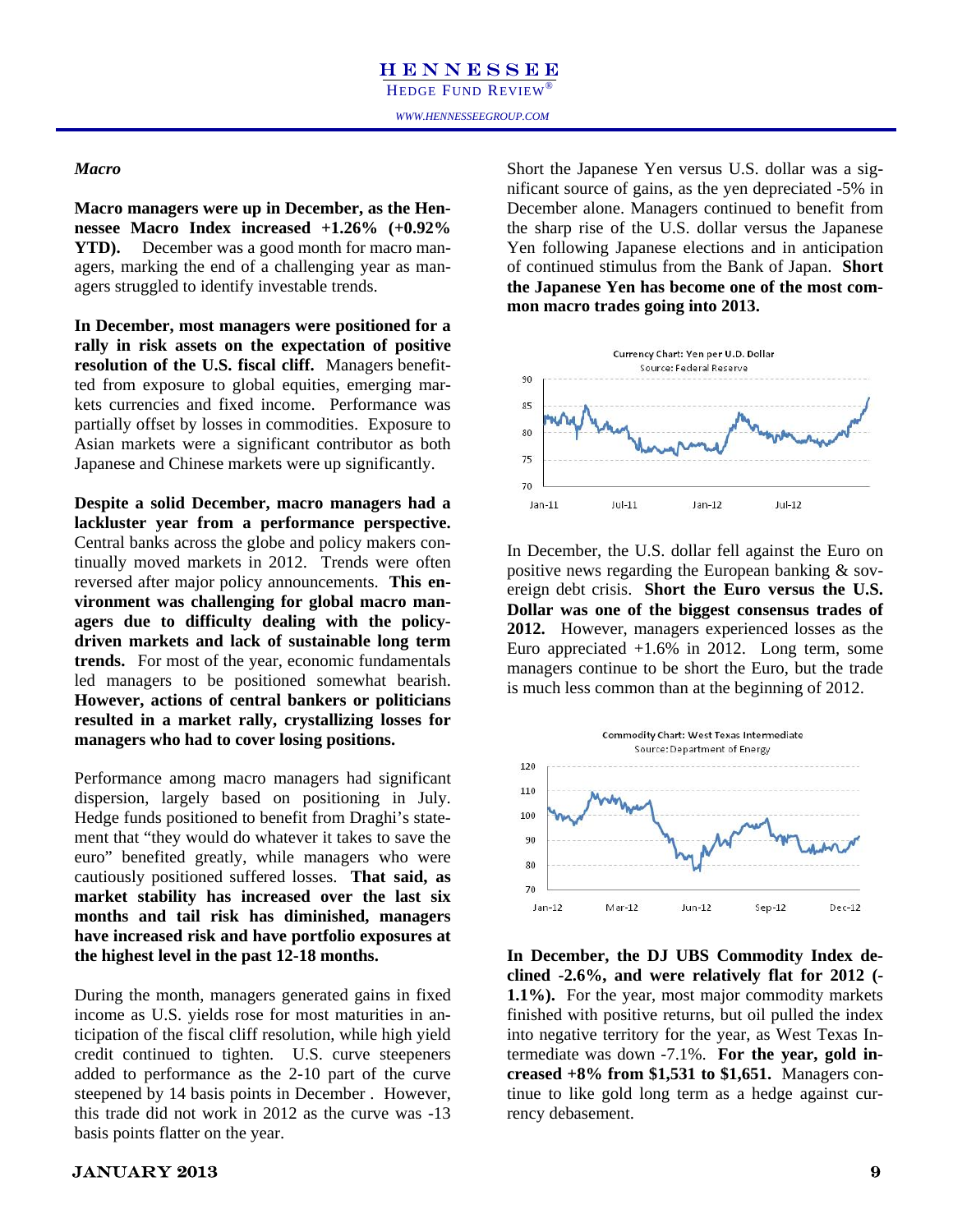### **HENNESSEE** HEDGE HOG CORNER

**The following are extracts from research related to hedge fund managers we monitor and do not necessarily represent the views of the Hennessee Group LLC:** 

We have increased our **short position on the Japanese**  Yen. The Bank of Japan is becoming more aggressive, increasing inflation target to 2%. We think they will be successful in debasing their currency.

We are becoming **optimistic on stressed credit opportunities in Europe.** We are not allocating yet, but we are researching opportunities. We expect credit spreads to widen and defaults to increase over the next 12 months.

We are keeping a **large cash balance.** If the rating agencies downgrade Spain and Italy, it will trigger downgrades to corporate in those countries and we would expect a technical sell off. We want to be ready to capitalize on that opportunity.

Despite the strong performance of structured products in 2012, we continue to like the asset class. A lot of the easy money has been made, but if you are willing to do the research, there are still very attractive assets trading at discounted prices.

We see a dislocation in the credit markets. Massive inflows into large issues makes credit very expensive. However, small and mid cap companies are struggling to get financing. **We are increasing the amount of direct lending and getting very attractive yields.**

We expect to see an **increase in M&A**. The environment has been ripe for several years, with low interest rates, high cash balances, and the need to grow through acquisition. However, macro instability has deterred businesses from action. If we can get past the debt ceiling without significant political uncertainty, M&A will pick up and lead to great opportunities.

We are finding **several attractive names in U.S. energy**. We think the U.S. is making major strides towards energy independence and the Shale Gas advancements is a game changer.

Due to concerns about inflation, we have low duration and most of our **exposure is in leveraged loans**, which offer floating rate yields.

We are concerned about the debt ceiling and fiscal negotiation in February and March. The markets are pricing in that this will be resolved without major issue. However, as we have seen in the past, there is the potential for a disaster. **We are staying conservative.**

**We are short Apple.** We think the company will continue to struggle to innovate in the post-Steve Jobs era. In addition, they have increased competition from Google, Samsung and others.

**We are long gold.** We expected better performance in 2012, but the bull cash remains. Countries continue to debase their currencies and there is significant inflation risk. We think gold could hit \$2,000 in 2013.

We are **constructive on equity markets** in 2013. We think equities are the most attractive asset class. Economic growth should improve as housing and energy sectors recover. This should be a good tail wind.

We are **optimistic on long/short equity investing**. After several years of "risk on-risk off" trading and a high correlation environment, we are starting to see correlations decline and more fundamental moves. This is great for stock picking.

We are seeing **dislocations due to the rapid increase and prevalence of ETFs**. We are attempting to arbitrage misevaluations due to capital flows.

We are concerned about the credit markets. Interest rates are artificially low and spreads are tight. There is potential for further tightening, but **we think there is much more risk to the downside than the upside at this point.** 

**We continue to like financials.** We think improvements in net interest margin will be a positive tailwind for banks in 2013.

**We are optimistic that distressed activity will pick up in 2013.** Credit quality of new issuance has deteriorated. In a muted growth environment, companies will struggle with leverage and that will lead to restructuring and other interesting distressed opportunities.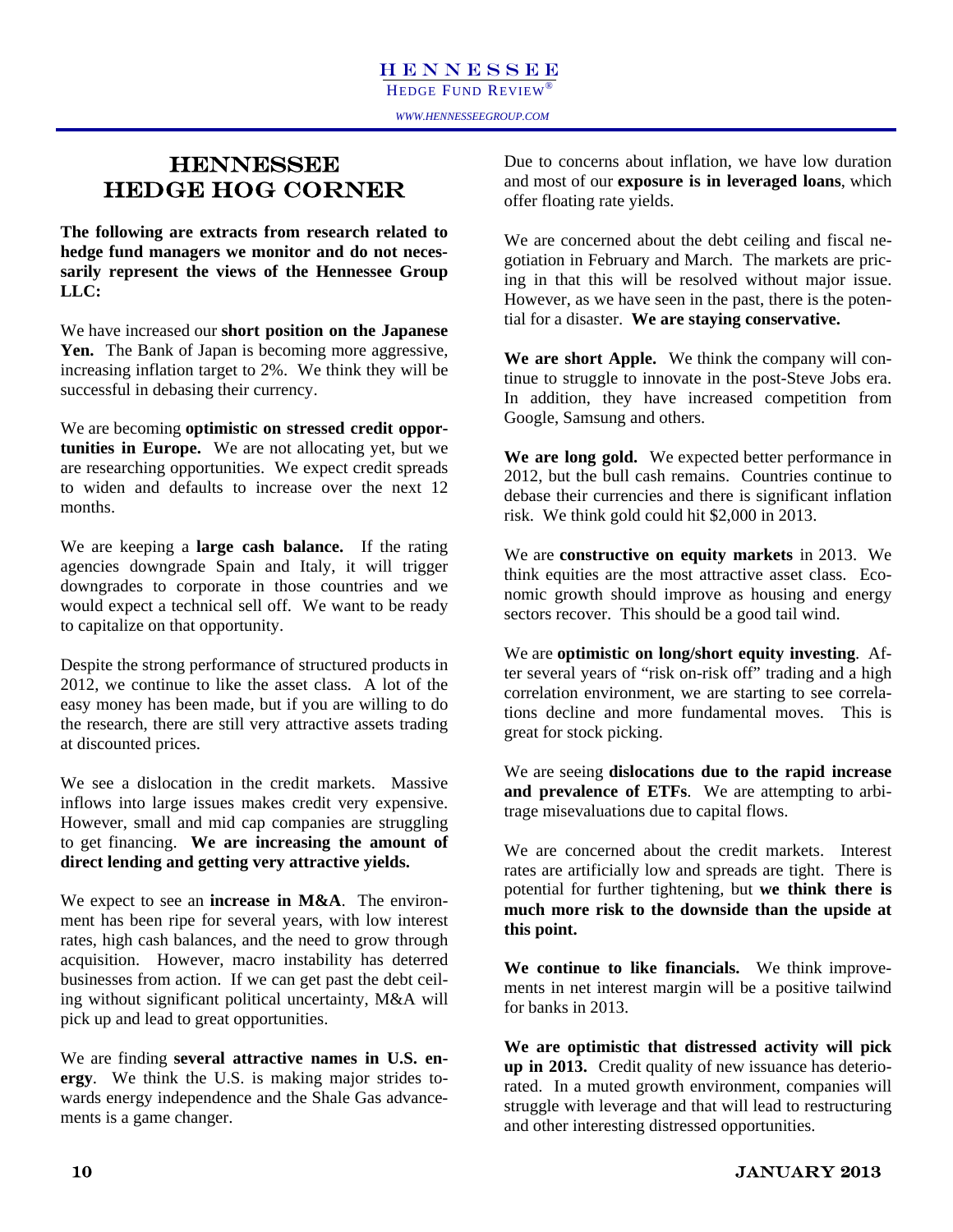| Š          |  |
|------------|--|
| <b>SFE</b> |  |
|            |  |

HEDGE FUND ADVISORY

HEDGE FUND ADVISORY

# HENNESSEE HEDGE FUND RANKINGS HENNESSEE HEDGE FUND RANKINGS

HENNESSEE HENNESSEE HEDGE FUND REVIEW® HEDGE FUND REVIEW®

WWW.HENNESSEEGROUP.COM *WWW.HENNESSEEGROUP.COM* 

| MONTHLY RANK<br>2010 (Net)                                                                                                                                                                                                     | YTD                | <b>JAN</b>        | <b>FEB</b>               | <b>MAR</b>                   | <b>APRIL</b>      | <b>MAY</b>      | <b>JUNE</b>       | <b>IULY</b>       | <b>AUG</b>      | <b>SEPT</b>       | <b>OCT</b>      | NOV               | DEC                       |
|--------------------------------------------------------------------------------------------------------------------------------------------------------------------------------------------------------------------------------|--------------------|-------------------|--------------------------|------------------------------|-------------------|-----------------|-------------------|-------------------|-----------------|-------------------|-----------------|-------------------|---------------------------|
| ASIA - PACIFIC INDEX                                                                                                                                                                                                           | $\mathbf{a}$       | $\overline{c}$    | $\overline{\phantom{0}}$ | 13                           | 12                | 22              | $\overline{19}$   | $\overline{c}$    | 22              | $\overline{ }$    | $\overline{1}$  | $\overline{10}$   | $\epsilon$                |
| CONVERTIBLE ARBITRAGE INDEX                                                                                                                                                                                                    | $\bullet$          | 15                | 18                       |                              | 4                 | O               | n                 | O                 | $\overline{16}$ | 4                 |                 | P                 | $\infty$                  |
| DISTRESSED INDEX                                                                                                                                                                                                               | $\mathbf{\hat{z}}$ | $\sigma$          | 13                       |                              | $\frac{3}{2}$     | Ξ               | $\frac{8}{18}$    | ${}^{\circ}$      | $\Xi$           | $\circ$           | $\sim$          |                   | $\mathbf{\Omega}$         |
| EMERGING MARKETS INDEX                                                                                                                                                                                                         | H                  | $\mathbf{\Omega}$ | 4                        | 23                           | $\overline{16}$   | 23              | $\overline{c}$    | ∼                 | $\overline{c}$  | $\mathbf{\Omega}$ | $\Xi$           | $\frac{8}{2}$     |                           |
| EUROPE INDEX                                                                                                                                                                                                                   | 5                  | 6                 | $\circ$                  | $\overline{6}$               | ٥                 | $\overline{a}$  | $\Box$            | $\tilde{\Xi}$     | 4               | O                 |                 | $\mathbf{\Omega}$ | n                         |
| EVENT DRIVEN INDEX                                                                                                                                                                                                             | r                  | $\overline{ }$    | 12                       | ١c                           | $\infty$          | $\overline{16}$ | 4                 | $\vec{4}$         |                 | $\infty$          |                 | 5                 | $\circ$                   |
| FINANCIAL EQUITIES INDEX                                                                                                                                                                                                       |                    | 5                 | 3                        | $\sim$                       | 23                | $\frac{8}{18}$  | 3                 | $\frac{8}{18}$    | ٥               | 3                 | $\sim$          | $\approx$         | 4                         |
| FIXED INCOME INDEX                                                                                                                                                                                                             | $\overline{12}$    | $\overline{17}$   | $\overline{19}$          | $\infty$                     | $\epsilon$        | S               | $\infty$          | $\epsilon$        | $\overline{17}$ | $\overline{c}$    | $\infty$        | $\Box$            | 14                        |
| <b>GROWTH INDEX</b>                                                                                                                                                                                                            | $\overline{20}$    | $\Xi$             | $\equiv$                 | 20                           | $\frac{8}{18}$    | 17              | $\supseteq$       | $\Omega$          | Γ               | $\overline{c}$    | $\Omega$        | $\frac{6}{1}$     | $\Omega$                  |
| HEALTHCARE AND BIOTECH INDEX                                                                                                                                                                                                   | 4                  | 13                | 22                       |                              | $\overline{ }$    | $\approx$       | $\mathbf{\Omega}$ | $\overline{1}$    | $\overline{c}$  |                   | $\overline{17}$ | $\overline{ }$    | $\overline{17}$           |
| HIGH YIELD INDEX                                                                                                                                                                                                               | $\mathbf{a}$       | $\overline{16}$   | $\overline{c}$           | ∞                            | $\mathbf{\Omega}$ | ∼               | n                 | 5                 | 13              | $\mathbf{13}$     | 5               | $\mathbf{c}$      | $\mathbf{r}$              |
| INTERNATIONAL INDEX                                                                                                                                                                                                            | $\bullet$          | $\infty$          | $\mathbf{C}$             | 5                            | Ξ                 | ഉ               | Ô                 | $\mathbf{\Omega}$ | 5               | 15                | $\overline{0}$  | 4                 | $\circ$                   |
| LATIN AMERICA INDEX                                                                                                                                                                                                            | ω                  |                   | $\overline{16}$          | $\mathbf{\underline{\circ}}$ | $\overline{1}$    | 51              | 4                 | $\frac{6}{1}$     | O               | 4                 |                 | 51                | $\widetilde{\phantom{a}}$ |
| MACRO INDEX                                                                                                                                                                                                                    | $\overline{21}$    | 22                | 15                       | ಸ                            | $\overline{1}$    | $\mathbf{C}$    | $\Omega$          |                   | $\Omega$        | 22                | ដ               | $\overline{1}$    | $\overline{c}$            |
| MARKET NEUTRAL INDEX                                                                                                                                                                                                           | $\tilde{a}$        | $\overline{19}$   | $\overline{c}$           | $\mathbf{r}$                 |                   | $\infty$        | 17                | 4                 | 18              | $\overline{19}$   |                 | ${}^{\circ}$      | $\overline{1}$            |
| MERGER ARBITRAGE INDEX                                                                                                                                                                                                         | 15                 | $20\,$            | $\overline{17}$          | E                            | $\Xi$             | 4               | $\overline{16}$   | $\overline{15}$   | $\overline{19}$ | $\Omega$          | 15              | $\epsilon$        | $\overline{ }$            |
| MULTIPLE ARBITRAGE INDEX                                                                                                                                                                                                       | $\mathbf{1}$       | 18                | $\vec{a}$                | 51                           | $\exists$         | ٥               | $\overline{c}$    | $\sigma$          | $\overline{4}$  | $\overline{16}$   | $\overline{c}$  | $\overline{17}$   |                           |
| OPPORTUNISTIC INDEX                                                                                                                                                                                                            | $\mathbf{13}$      | 4                 | 5                        | ᡋ                            | $\overline{c}$    | ສ               | $\circ$           | $\overline{17}$   | ξ               | 5                 | $\approx$       | $\vec{a}$         | $^{15}$                   |
| PIPES/PRIVATE FINANCING INDEX                                                                                                                                                                                                  | $\overline{18}$    | $\epsilon$        | ${}^{\circ}$             |                              | 5                 | 3               | 22                | 22                | $\Xi$           | $\overline{17}$   | 22              | $\overline{c}$    |                           |
| SHORT BIASED INDEX                                                                                                                                                                                                             | 23                 | 23                | 23                       | 22                           | G                 |                 | 23                | 12                | 23              | 23                | $\overline{16}$ | 22                | 22                        |
| TECHNOLOGY INDEX                                                                                                                                                                                                               | $\overline{2}$     | $\equiv$          | $\overline{10}$          | $\epsilon$                   | 23                | $\overline{c}$  | 13                | 23                | ${}^{\circ}$    | 18                | 23              | 23                | $\overline{c}$            |
| TELECOM AND MEDIA INDEX                                                                                                                                                                                                        | $\infty$           | $\overline{14}$   | $\infty$                 | $\mathbf{r}$                 | $\overline{z}$    | $\mathbf{r}$    |                   | $\approx$         | $\mathcal{L}$   | $\equiv$          | $18\,$          | ٥                 | $\infty$                  |
| <b>VALUE INDEX</b>                                                                                                                                                                                                             | $\mathbf{1}$       | 12                | $\overline{ }$           | $\vec{a}$                    | 15                | $\vec{a}$       | $\overline{ }$    | $\equiv$          | 15              | $\overline{10}$   | $\sigma$        | 13                | $\overline{10}$           |
| The Hennessee Hedge Fund Indices" are calculated from performance data reported to the Hennessee Fund Advisory Group of hedge fund index. The Hennessee Hedge Fund Index is an equally-weighted average of the funds in the He |                    |                   |                          |                              |                   |                 |                   |                   |                 |                   |                 |                   |                           |

11